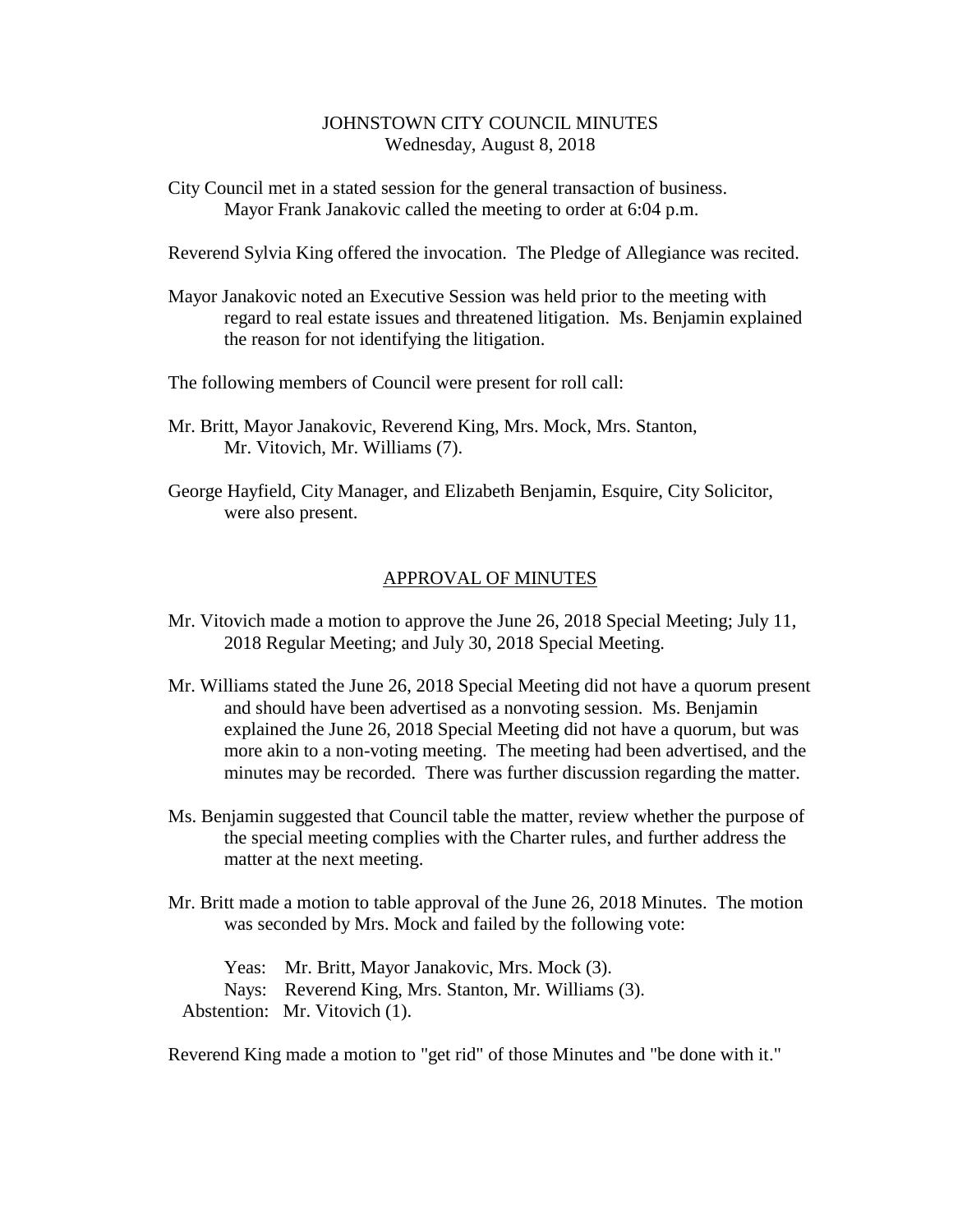- Ms. Benjamin explained the Minutes will be part of the official record of the meeting and can be adopted as information regarding a gathering held on June 26, 2018, or rewritten and brought back. She further explained that Council "cannot pretend this meeting didn't occur or that it doesn't exist."
- Mr. Williams made a motion to withdraw the June 26, 2018 Special Meeting Minutes. The motion was seconded by Mrs. Stanton and passed by the following vote:
	- Yeas: Reverend King, Mrs. Mock, Mrs. Stanton, Mr. Vitovich, Mr. Williams, Mr. Britt (6). Nays: Mayor Janakovic (1).
- Mr. Williams requested that the July 11, 2018 Regular Meeting Minutes reflect that his absence at that meeting was due to medical reasons.
- Mrs. Mock made a motion to approve the July 11, 2018 Regular Meeting Minutes and July 30, 2018 Special Meeting Minutes. The motion was seconded by Mr. Vitovich and passed by the following vote:
	- Yeas: Reverend King, Mrs. Mock, Mr. Vitovich, Mr. Britt, Mayor Janakovic (5). Nays: None (0). Present: Mrs. Stanton, Mr. Williams (2).

# PROCLAMATIONS, AWARDS, HONORS, RESOLUTIONS OF RECOGNITION

None.

## PUBLIC COMMENT - AGENDA ITEMS ONLY

None.

## REPORT BY THE CITY MANAGER

George Hayfield, City Manager, reported on the installation of the Sargent's Stadium at the Point signage. He noted the lighting and sound systems were checked for the AAABA Tournament, which began August 6, 2018.

Mr. Hayfield noted a resolution on the agenda with regard to a PennVEST loan in the amount of \$3,906,560 and grant funds in the amount of \$6,993,440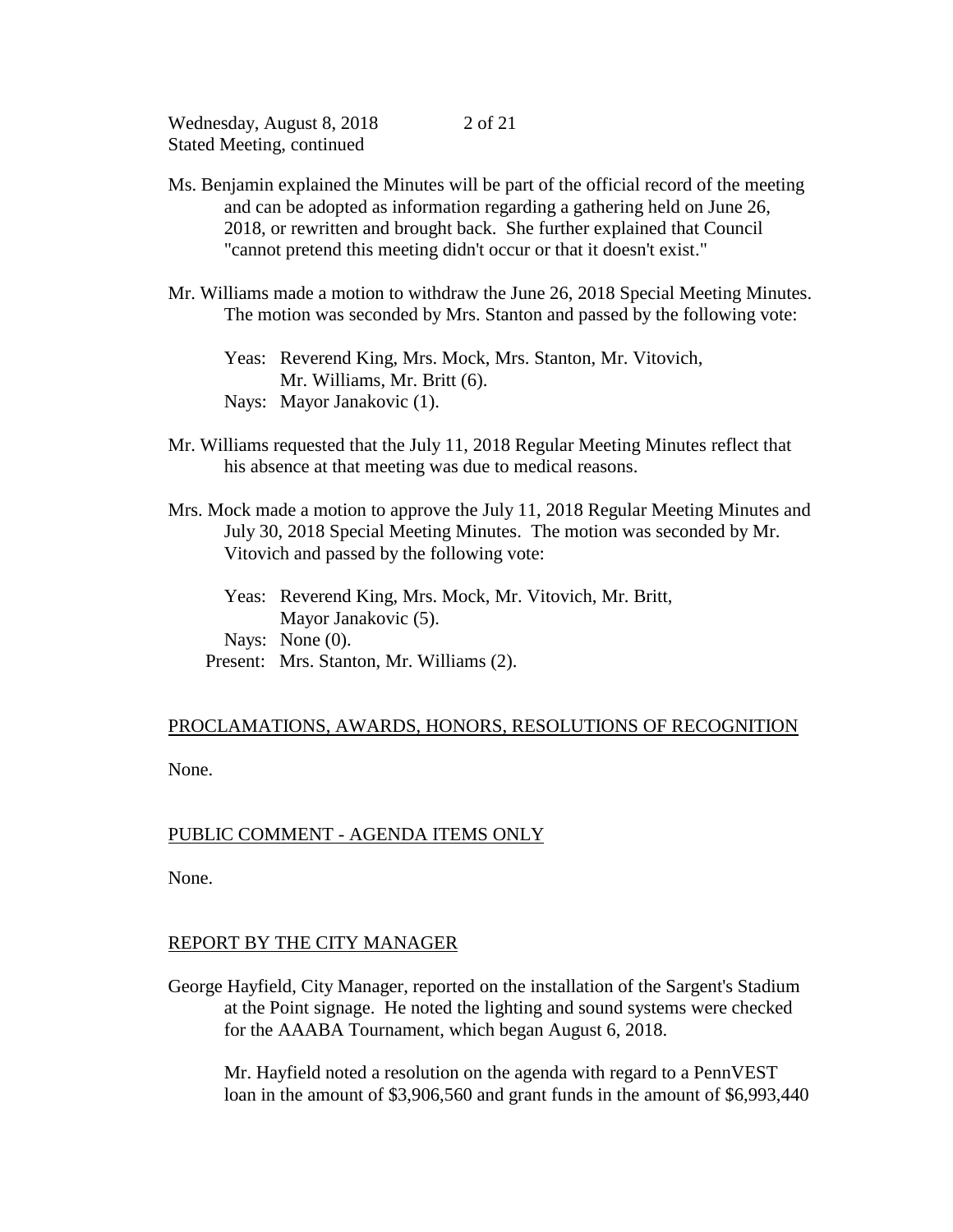for the Kernville sewer project scheduled to start in September. Deadline for submittals regarding that matter was noted as August 31, 2018. He stated the project would require a budget amendment.

The City Manager noted RFPs related to the auditor, engineer, solicitor and counsel would be advertised August 12, 2018, with a deadline for all submittals being August 31, 2018.

Mr. Hayfield noted a meeting with the Act 47 coordinator with regard to midyear projections. A year-end surplus of \$726,000, revenue in the amount of \$13,622,000, and expenses in the amount of \$12,896,000 were projected. He stated 2019 would start with a projected \$1.4 million.

The City Manager noted a resolution on the agenda related to the Broad Street Interceptor Project contract with A. Liberoni, Inc., that would require a budget amendment.

Mr. Hayfield discussed the UDAG fund. He noted \$848,014 was added to that fund by an ordinance passed at the June 13, 2018 meeting that increased the overall funds to approximately \$1,269,000. The additional funds were a result of a \$300,000 parking fund loan repayment and a \$548,000 general fund repayment. Mr. Williams requested documentation with regard to those funds.

Mr. Williams inquired as to how revolving loan money could be "put in" for emergency demolition. Mr. Hayfield explained a transfer from one expense line item to another, including \$100,000 to be taken from the revolving loan fund expense line item and transferred to the emergency demolition fund, as well as \$20,000 to be taken from that same fund and transferred to the economic development line item.

Mr. Williams commented that per the Charter there would need to be complete documentation of the transfer of funds, what line item to what line item. Mr. Hayfield referred to additional details provided in the Council packet.

There was discussion regarding an incorrect comment related to paving costs made by Mr. Hayfield in the Tribune Democrat on July 22, 2018. There was discussion regarding another incorrect statement in the newspaper concerning an accident in Moxham involving a sewage contractor and a parked car. Mr. Vitovich commented that the car's owner was told to obtain a rental car and that repairs to the vehicle would be paid for by that contractor. Mrs. Stanton commented that any complaints with regard to damage done by a sewage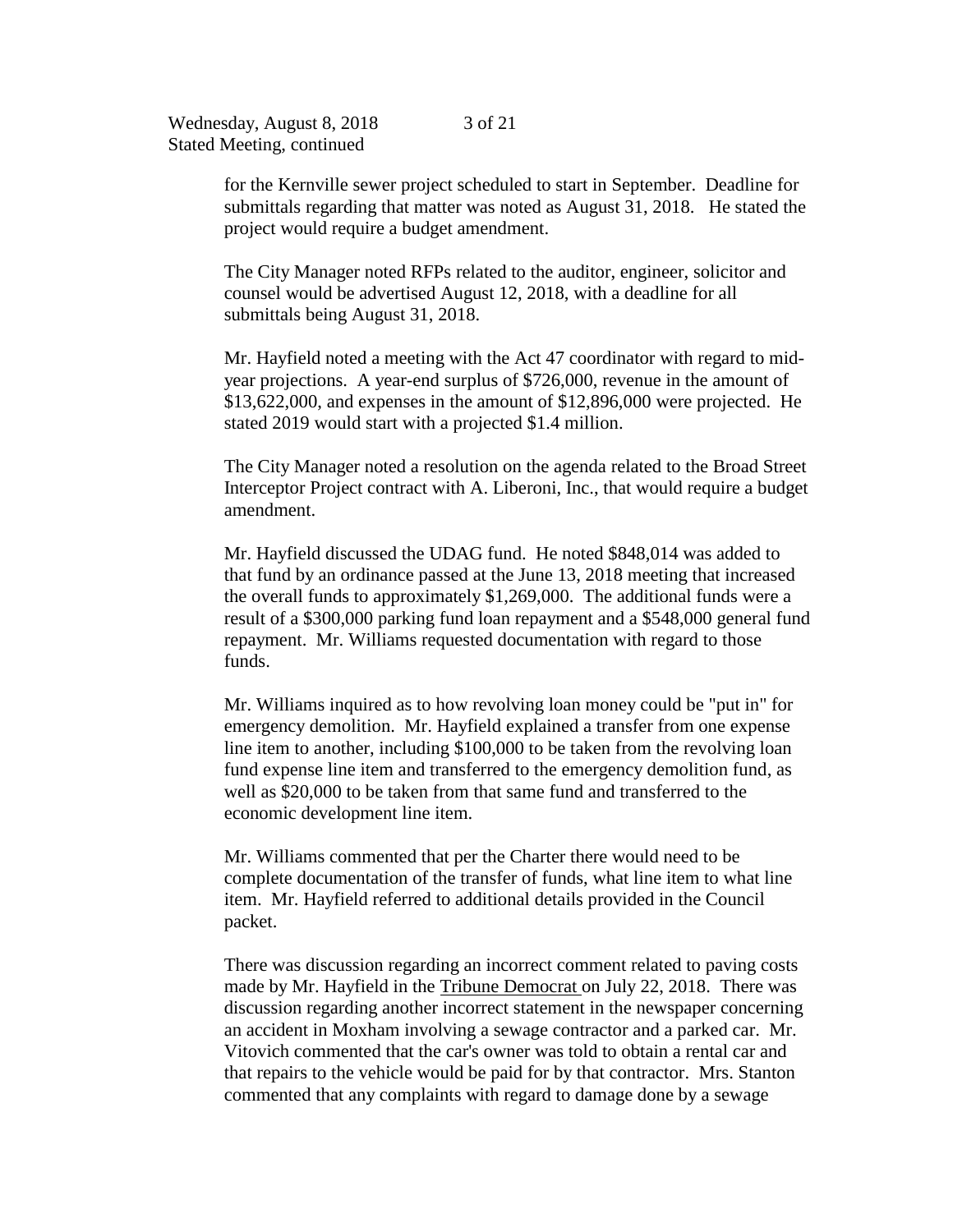4 of 21

contractor to private property or to an automobile should be directed to the City and not to the EADS Group.

Mr. Williams suggested that DCED be contacted with regard to management, concessions, and promotion proposals at the Point Stadium.

Mrs. Stanton requested that Bishop McCort and First Commonwealth Bank be contacted as to the collapse of the flood channel walls on Akers Street as well as the channel walls to the rear of Bishop McCort.

Mayor Janakovic met with representatives from the Army Corps of Engineers as to the ownership of the channels by the Army Corps and by the City. He awaits a response on the matter. Mrs. Stanton maintains a map reflecting the division of the channels.

Mrs. Stanton requested that the City Manager provide an update on recent flood damage on Stackhouse Street and Delaware Avenue. Mr. Hayfield suggested those residents themselves contact the City.

Mrs. Stanton requested an update on the blight and overgrowth situation on Slick Alley. The City Manager stated the matter was turned over to the Codes Department.

Mrs. Stanton had not received a response to her 23 code complaints previously submitted. She resubmitted the complaints along with Right to Know requests. She discussed unpaid vacant property fines and noted that the City would receive \$55,000 in revenue if all the property fines were paid in full. Council members further discussed the collection of those fines.

Mr. Williams made a motion for the City Manager or his designee to take all action necessary to notify vacant property owners by letter and/or advertisement on registering their properties and paying in full all applicable vacant property maintenance fees by October 1, 2018, or possibly face legal action. The motion was seconded by Mr. Vitovich.

There was further discussion regarding the motion.

- Mr. Vitovich called for the question. The motion was seconded by Mrs. Mock and passed by the following vote:
	- Yeas: Mrs. Mock, Mrs. Stanton, Mr. Vitovich, Mr. Williams, Mr. Britt, Mayor Janakovic, Reverend King (7). Nays: None (0).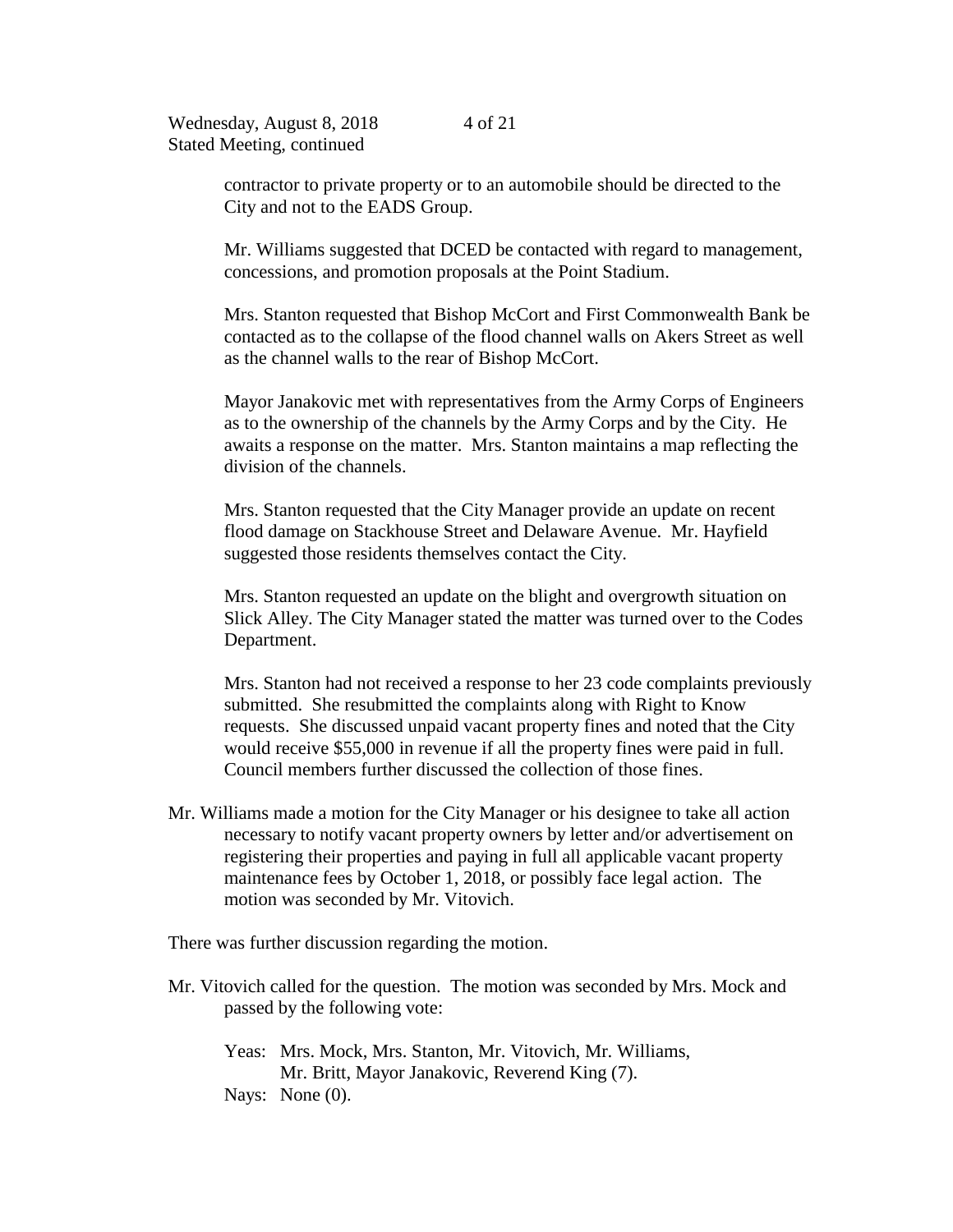- Ms. Benjamin suggested that the City Manager gather information regarding the properties for further discussion at the next meeting.
- Mr. Vitovich commented on the installation of piping into an open creek along Pennsylvania Avenue. He suggested that maybe one of the pipes might have sunk. He suggested that the Fire Department check the channel and see if one of the pipes did collapse resulting in the water being spouted onto Pennsylvania Avenue.
- It was suggested that the retention pond at Stackhouse Park be checked as well, which if cleaned out may solve part of the problem.

## REPORT BY THE MAYOR

Frank Janakovic, Mayor, noted his attendance at the 74th Annual AAABA opening night on August 6, 2018, and assisted with player trophy presentations. He had also congratulated Ameriserv for another great music fest for the City.

Mayor Janakovic participated in the Annual Duck Race for the St. Vincent DePaul Food Kitchen on Sunday, August 5, 2018. He stated \$17,000 was raised to help feed those in need in the community.

Mr. Janakovic attended the 25th Annual AAABA Hall of Fame Banquet with guest speaker Al Oliver, former Pirates baseball player, as well as major league players, Julio and Ruddy Lugo. He noted Maurice Berry was also inducted into the AAABA Hall of Fame. The Mayor congratulated George Arcurio and the AAABA Oldtimers Committee.

The Chamber of Commerce recently sponsored a presentation by Pittsburgh Mayor Bill Peduto. Mayor Janakovic was provided an "open invitation" to meet with him in Pittsburgh to discuss strategies, including the bridge to Pittsburgh.

The U.S. Department of Economic Development approved an application by the Southern Alleghenies Planning and Development Commission and the City of Johnstown. The Mayor noted a summit of federal and state agencies recently conducted to support the importance of Johnstown. The topics discussed included increasing internet connection in Johnstown, river access and flood control, blight elimination, and land banks. Representatives from EDA, EPA, Army Corps of Engineers, DEP, DCED, HUD, and FEMA attended.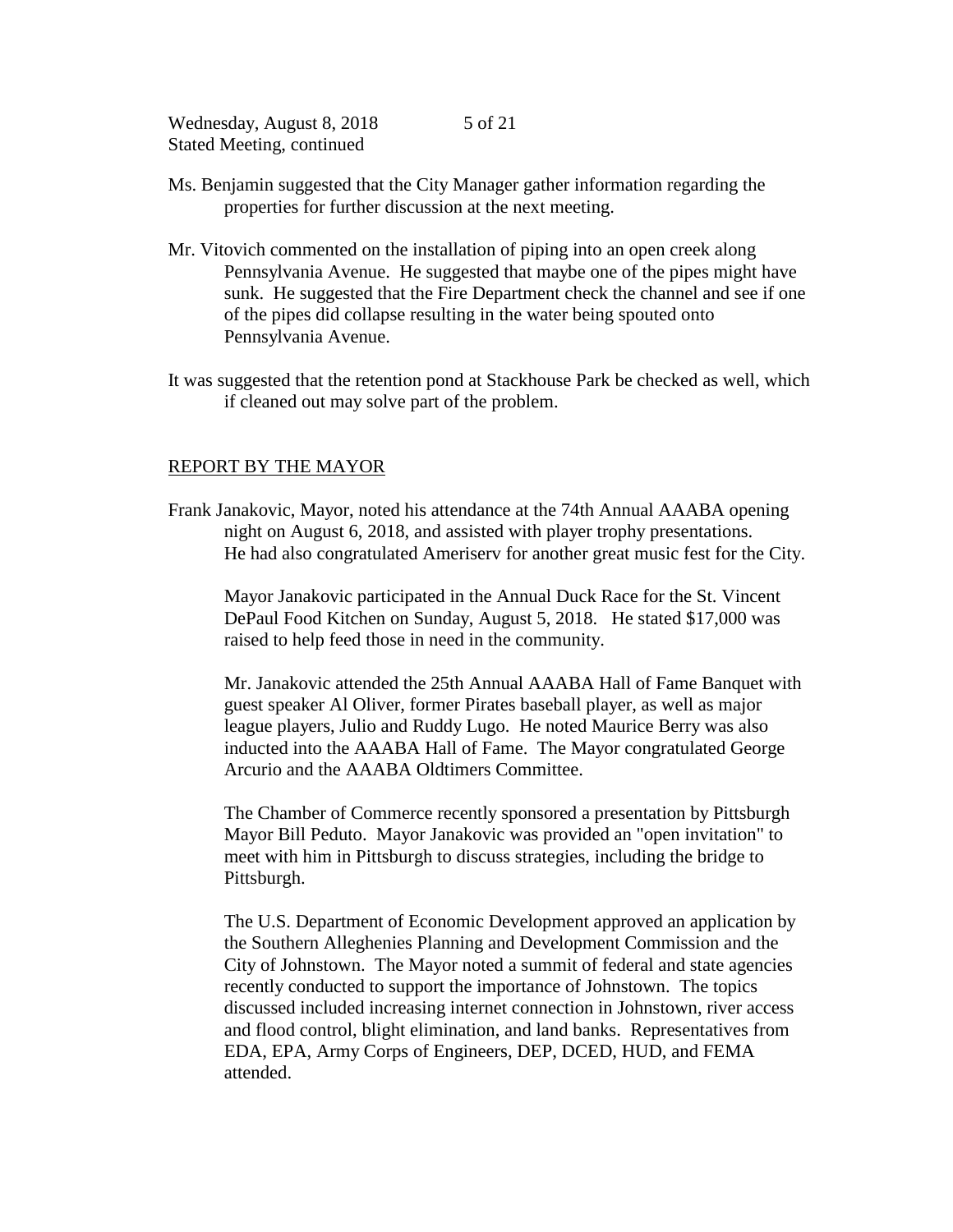6 of 21

Mayor Janakovic toured the Cambria Metal Arts Shop.

The Mayor offered a proclamation declaring Coney Island Day in Johnstown for the reopening.

Mr. Janakovic noted his attendance at a State Commonwealth presentation with Representative Barbin and Senator Langerholc. Both agreed that changes need to be made to the pension fund and support for the Act 47 team.

Mayor Janakovic presented Charles Jeffers with a proclamation for his years of service with the Johnstown Police Department at his recent retirement ceremony.

The Mayor attended a Redeemed Men of God Banquet held recently to recognize black men of leadership.

Mr. Janakovic offered congratulations to JRA for securing the marijuana manufacturer at the old mill site on Iron Street that is expected to create a minimum of 50 jobs.

## REPORT BY THE CITY SOLICITOR

- Elizabeth Benjamin, Solicitor, referred to possibly amending some of the resolutions, but she would offer further comments at that time. She noted a current ordinance that allows properties to be declared a nuisance once weeds on a property reaches a certain height and certain notices have been issued. The Public Works Department can go on the property to abate that nuisance.
- Mr. Williams referred Council members and the Solicitor to a communication regarding ordinances that were not legally adopted, including Bill No. 7, Ordinance 5250, Bill No. 16, Ordinance 5253; Bill No. 22, Ordinance 5257; and Bill No. 23 on tonight's agenda. Mr. Williams read into the record a section of the Home Rule Charter which states, an ordinance requiring prior public notice, no final action shall be taken on any of the following types of ordinances and amendments thereto without a public hearing thereon and at least ten days prior public notice. Mr. Williams noted that none of the three ordinances was given a ten-day notice or public hearing and, therefore, were null and void. He suggested all of the bills should be introduced as new bills, including first read by Council, public notice for ten days and a public hearing.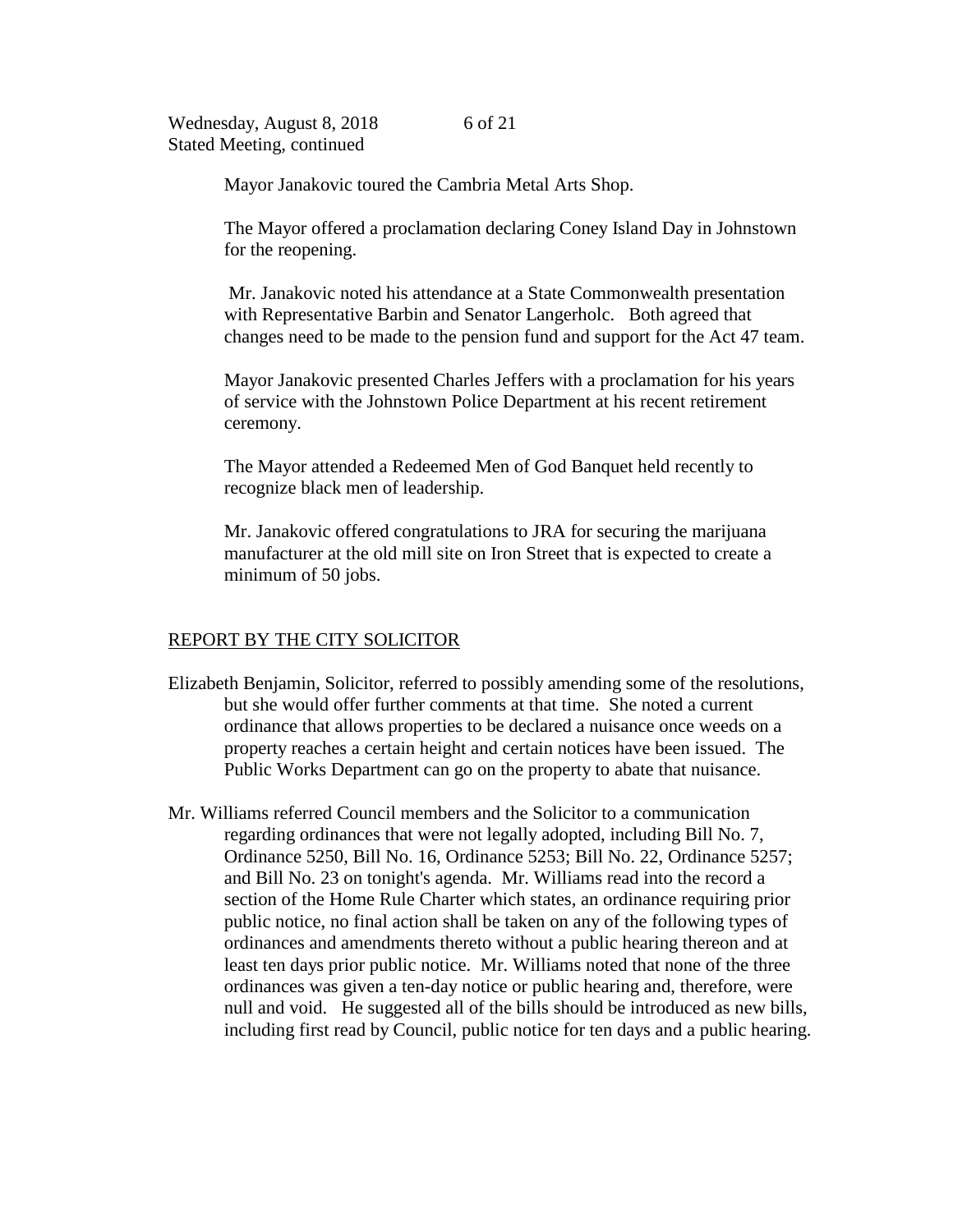- Ms. Benjamin will further review the matter and advise if corrective action is necessary.
- Mr. Williams stated if the matter was not corrected, court action would be pursued.
- Mrs. Mock agreed with Mr. Williams and suggested that a workshop be held with the accountants for further discussion of the matter.
- Mr. Williams noted an example of 90 line items in the 2017 general fund that were either over budgeted or there was no money in to begin with. Mayor Janakovic also suggested that workshops be held to provide a further understanding of the matter.
- Mr. Williams stated he and Mrs. Stanton will be issuing a notice of intent to file a petition for contempt against Council and the City for the deficits on September 4, 2018.
- Ms. Benjamin questioned Mr. Williams as to a satisfactory resolution with regard to the notice of intent. Mr. Williams agreed that a workshop combined with efforts that the matter be reviewed before September 4 would be a satisfactory solution. He suggested that a workshop be scheduled for the last week of August.
- Mrs. Stanton noted her request for a readable copy of the budget at the beginning of the year had not yet been received.
- Mr. Britt agreed that Council should sit down together to move forward on the matter.
- Mrs. Stanton made a motion for a ten-minute recess. The motion was seconded by Mr. Williams and passed unanimously.

# SHORT RECESS TAKEN

#### CITY ENGINEER

Mrs. Stanton noted that according to her reading the August EADS report, approximately 1,800 properties remain noncompliant with the pressure testing. She further noted the deadline has passed.

Mrs. Stanton had received a response from DEP's program manager, Christopher Reilly, who indicated that DEP does not mandate testing and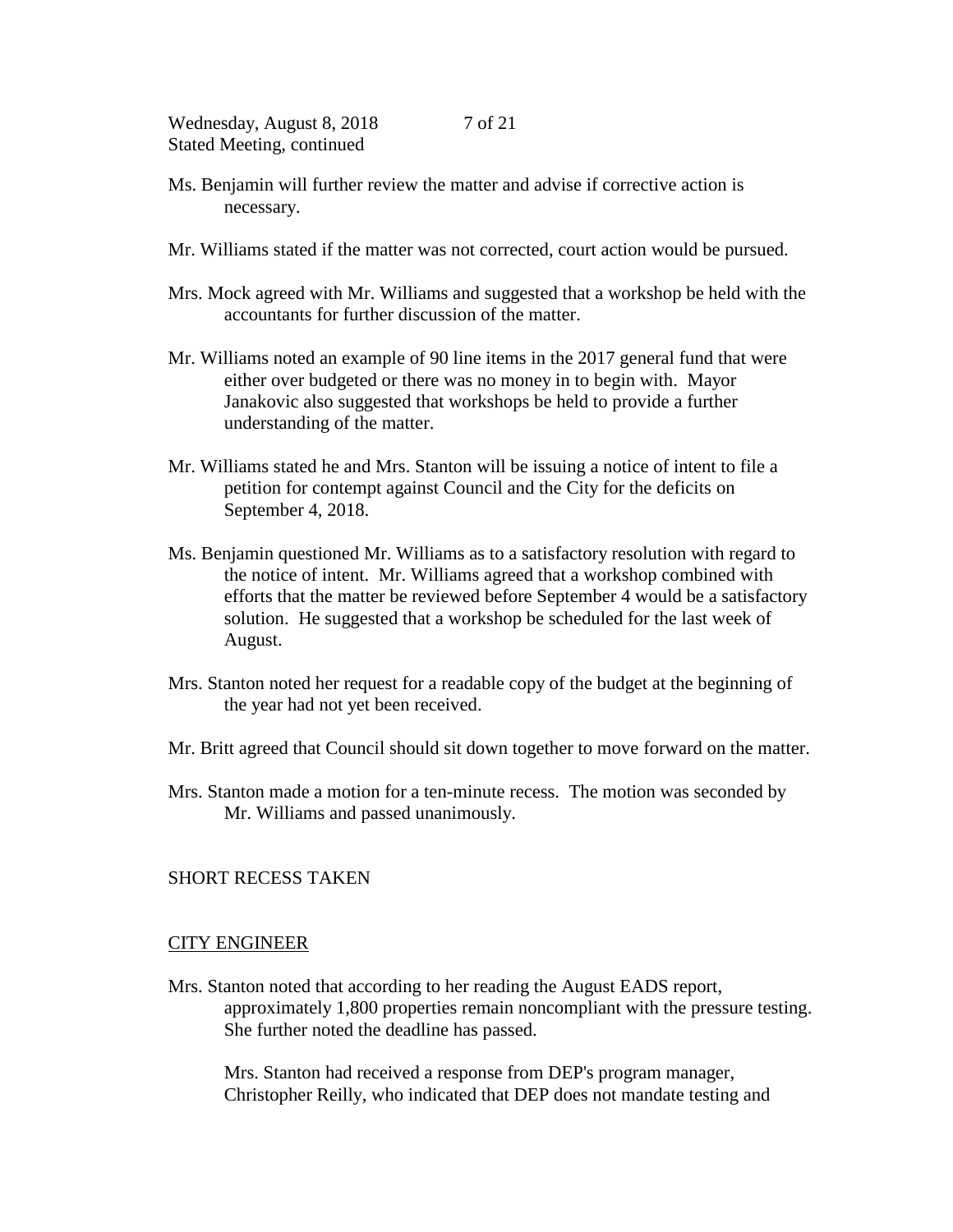> replacement of underslab private laterals, that the City of Johnstown and its consultants proposed the replacement of private laterals under the slab. She stated Mr. Reilly further indicated that removal of downspouts would assist with the matter. Mrs. Stanton and Mr. Williams were in favor of changing the consent order to only go to the exterior of the foundation and will submit an ordinance at next month's Council meeting regarding the matter.

- Mrs. Stanton made a motion that Council amend the consent order and agreement and the abatement plan.
- Reverend King referred to a letter read by Mr. Davis in June from the same person. Ms. Benjamin read the letter into the record that stated that the Department believes that Bill 18 would be in violation of the City's SSO abatement plan that was approved August 31, 2015, and incorporated within the consent order and agreement. In addition, that until the City assures the Department that it will comply with the SSO abatement plan and consent order and agreement, the Department will not consider any requests for a time extension.

Ms. Benjamin was again requested to read the May 29, 2018 letter into the record.

The Solicitor explained that a submission would need to be made to DEP that reflects the correct amendment to the consent order to modify that abatement plan.

- Mr. Britt made a motion that clarification be given on the letter, whether DEP would be amenable to an amendment to the abatement plan, consistent with Bill No. 18. The motion was seconded by Mrs. Mock and passed by the following vote:
	- Yeas: Mrs. Stanton, Mr. Vitovich, Mr. Williams, Mr. Britt, Mayor Janakovic, Reverend King, Mrs. Mock (7). Nays: None (0).

#### COUNCIL UPDATES

- 1. Letter of July 23, 2018 from Helping Hands of Cambria County, Inc. Re: Exoneration of taxes.
- 2. Letter of July 27, 2018 from C. Stanton Re: City Hired Sewage Contractors.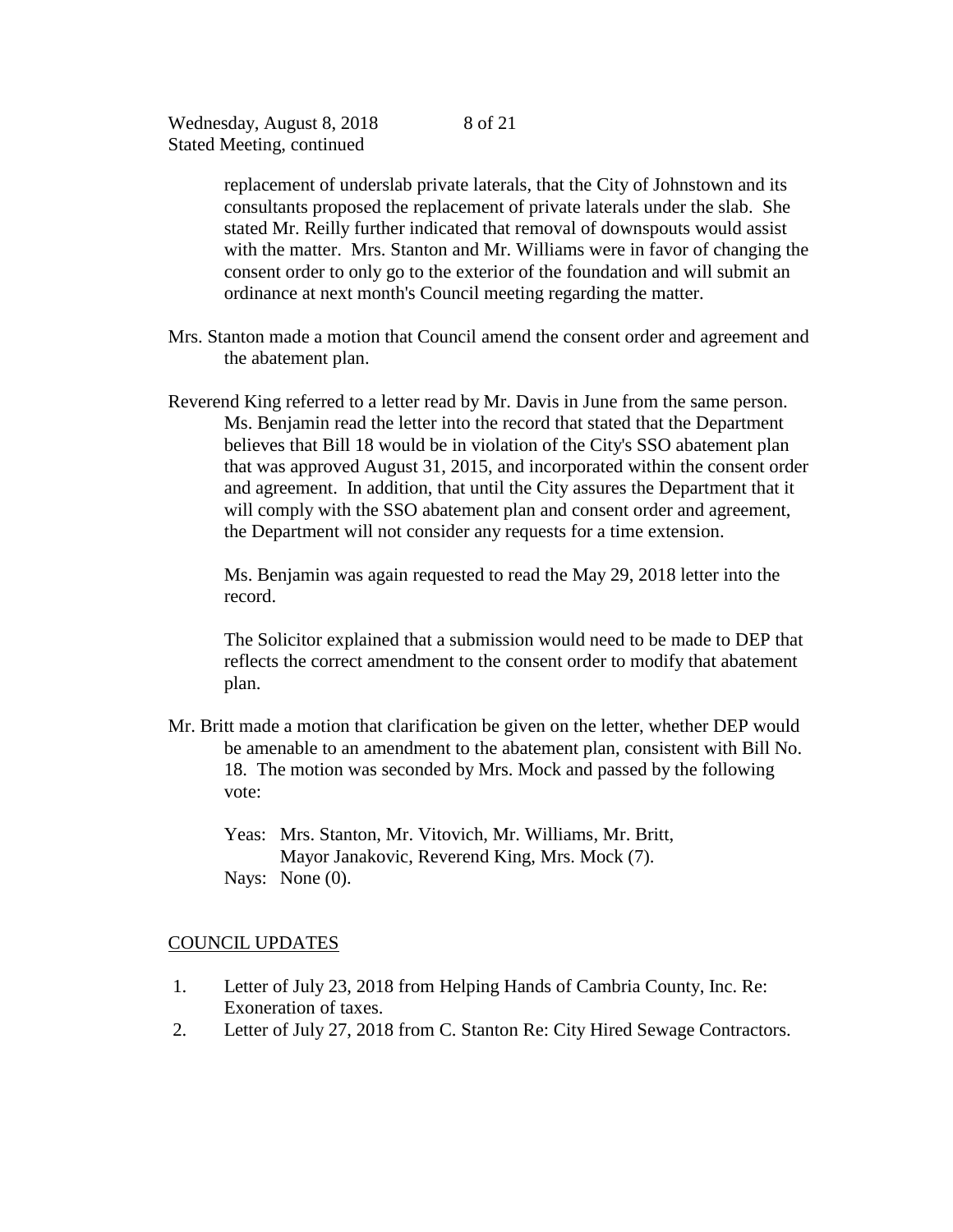## NEIGHBORHOOD LIAISONS

Mrs. Mock reported on the West End Improvement Group's community garden growing and doing well with the help of volunteers.

Cleanups were recently held on Fairfield Avenue and Strayer Street by the Goodwill Youth Corps.

Mrs. Mock and Reverend King attended a recent Roxbury meeting. Residents asked that a recreation committee be established as in the past.

A Race for the Rink fundraiser will be held for the Roxbury hockey rink on September 15, 2018, beginning at 10:00 a.m.

Mrs. Mock noted her attendance at a recent Hope 4 Johnstown spaghetti dinner at the Greater Johnstown Middle School in Hornerstown. She indicated the group would also have a Fun Day at Roxbury Park on August 18, 2018.

Reverend King reported on her attendance at the recent grand reopening of Coney Island.

Reverend King also noted her attendance at the Hope 4 Johnstown Unity Fellowship Meal.

She stated the Prospect meeting had been postponed. Hornerstown and Kernville have meetings scheduled. A car wash was scheduled in Kernville on August 25, 2018.

Reverend King indicated the United Neighborhood Group was working on a project with Chief Johnson to help deter neighborhood crime. She stated the project was in its preliminary stages and updates would be provided.

The Roxbury Civic Group was also considering plans to reorganize a Recreation Commission.

Mr. Britt indicated his attendance at some of the same events that Councilwoman Mock and Reverend King attended. He requested residents be patient with the sewage work and paving being completed in the City. Mr. Britt noted his attendance at the Redeemed Men of God Banquet and thanked Johnstown businesses for their support.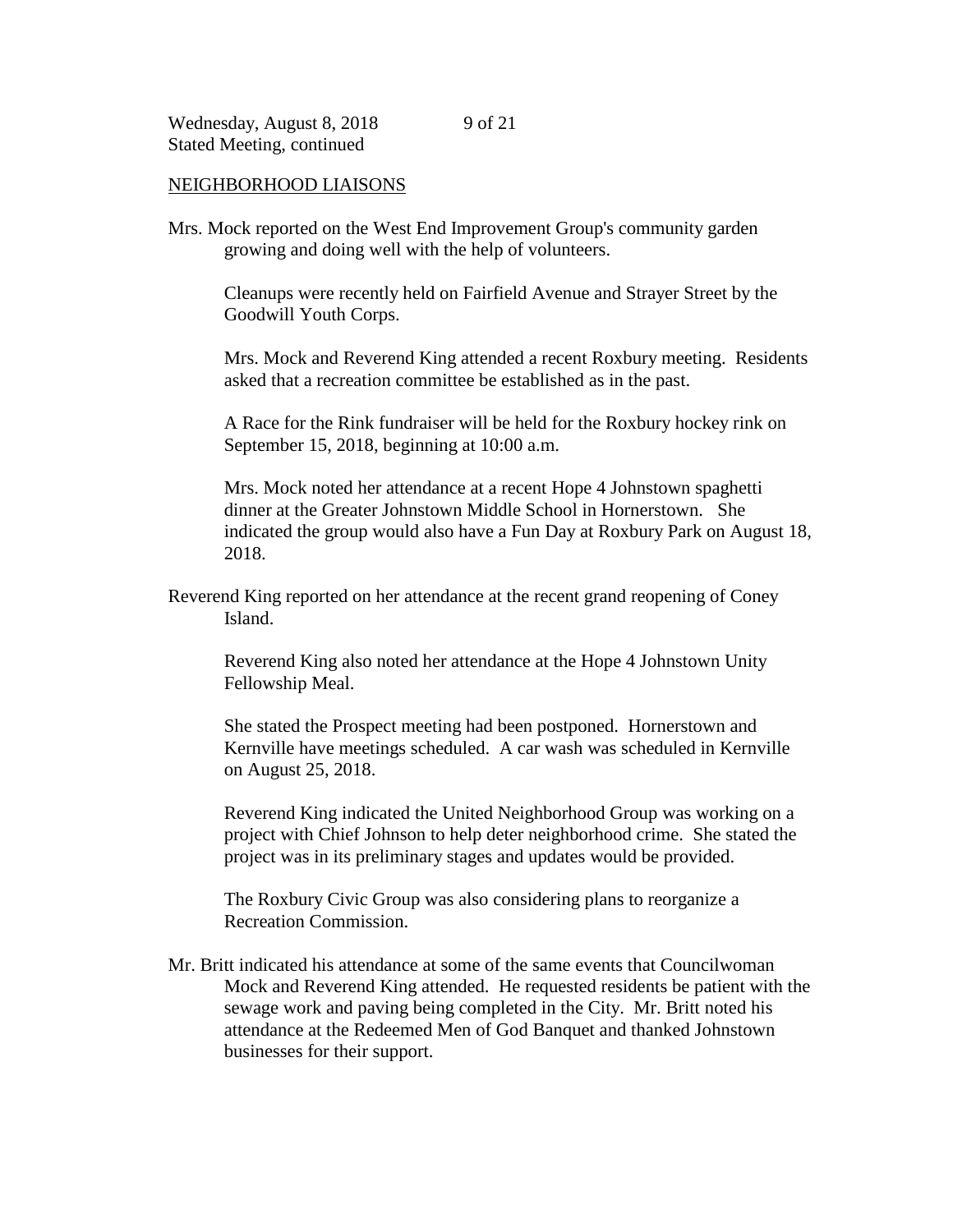Mr. Britt discussed organizing a 200-man march for the purpose of unity of the City of Johnstown. He stated, "We need to start working together."

He noted another community meeting scheduled for August 14, 2018, at the Johnstown Middle School in Hornerstown.

Mayor Janakovic noted a ribbon cutting ceremony to be held Saturday, August 11, 2018, at the new trail below the Inclined Plane. A grant was being sought for handicapped access to the area.

Mr. Janakovic also noted a rib fest to be held at PNG Park.

The Mayor noted his observation of many things to be done at the stadium, including cleanup and equipment purchase. He asked that the Recreation Commission help with that endeavor.

- Mr. Williams requested that a readable copy of the budget and latest financial report be provided at the workshop.
- Mr. Vitovich checked on all of the debris dams in the City due to the recent rains and noted, "They're deplorable." He questioned whether there was a way to obtain federal funding to clean the dams. Mayor Janakovic suggested that the City Manager contact the County grant writer; City consultant Lou Crocco; and Matt Ward, federal grant writer, with regard to the matter.
- Mr. Williams noted a DER budget that years ago funded an annual clearance of the debris, but that money was stopped. The Mayor commented that the late Congressman Murtha had also helped obtain federal funding.
- Mr. Vitovich commented that the Johnstown Housing Authority recycling containers cannot hold all the recycling that is being deposited. He asked that the Housing Authority be contacted regarding bigger containers.
- Mrs. Stanton thanked the 7th Ward Civic Association for hosting the Annual Night Out event recently held in the Hornerstown community. She recognized Chief Johnson and members of the Johnstown Fire Department who also attended.

She discussed the receipt of complaints with regard to streets not being cleaned at the times indicated on Fronheiser Street, and that the correct times should be stated on the signage.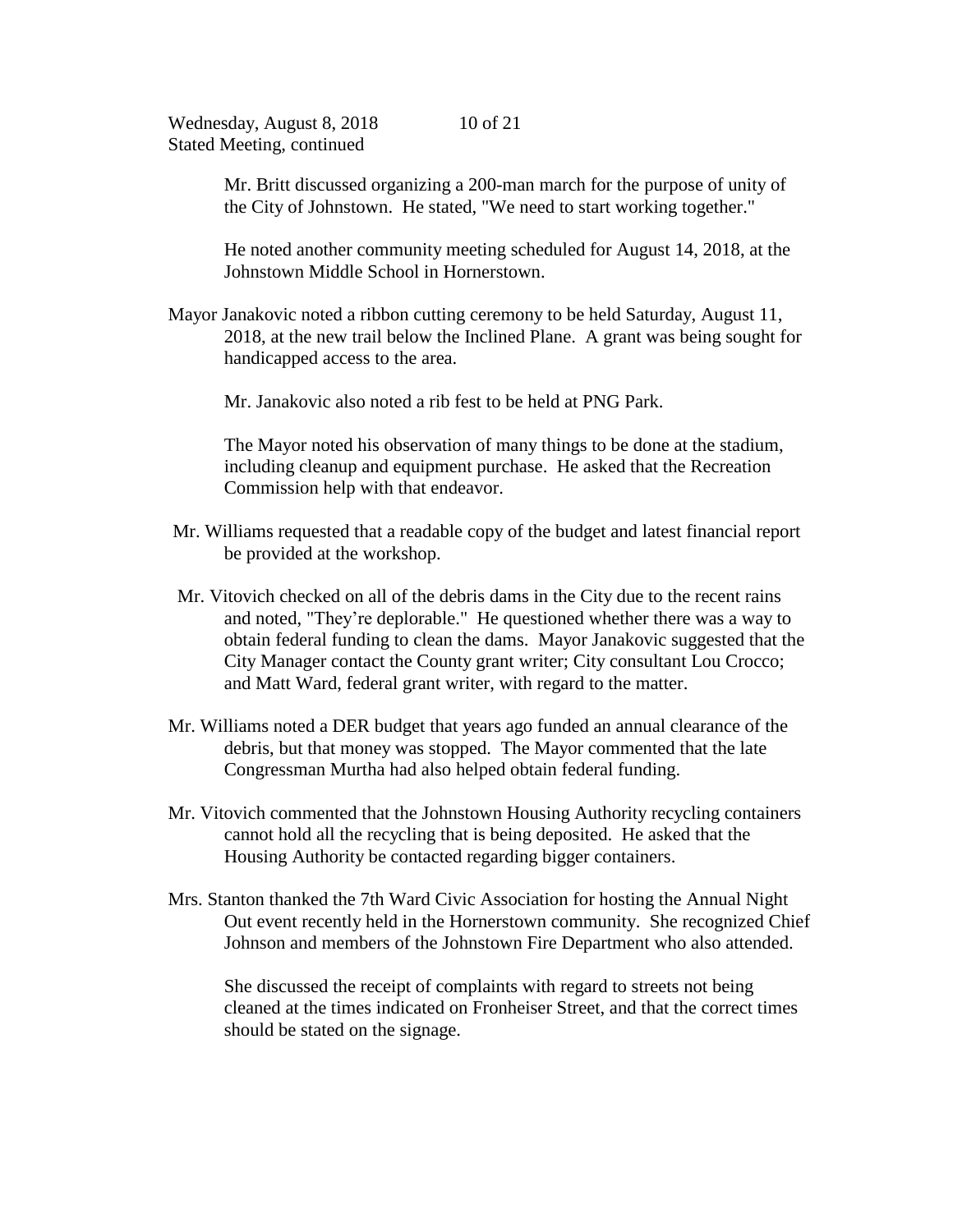Mrs. Stanton commented on submitting numerous complaints with regard to a home that recently collapsed at 404 Oak Street that has been vacant since 2001.

Mrs. Stanton made a motion to advertise for RFPs for the emergency demolition of the property. Mr. Williams stated an RFP was not necessary for an emergency.

Mrs. Stanton noted that photographs of the property were supplied to Mr. Davis and Mr. Hayfield.

- The City Manager commented that an amendment on the agenda transfers \$100,000 into emergency demolition.
- Mr. Britt noted another home to be demolished.
- Mayor Janakovic suggested that the City Manager assess the matter and discuss it with the Codes Department.
- Mrs. Stanton made a motion to do an emergency demolition, if possible, of a home located at 404 Oak Street. The motion was seconded by Mr. Williams.
- Mayor Janakovic made a motion to amend the motion to authorize the emergency demolition of property at 404 Oak Street and any other properties contingent upon the City Manager's examination and confirmation that emergency demolition is appropriate. The motion was seconded by Mr. Vitovich and passed by the following vote:
	- Yeas: Mr. Vitovich, Mr. Williams, Mr. Britt, Mayor Janakovic, Reverend King, Mrs. Mock, Mrs. Stanton (7). Nays: None  $(0)$ .
- Mrs. Stanton further reported on participating in the Moxham Community Walks. She recently attended the Moxham Crime Watch meeting where residents expressed an interest in the Coffee with Cops Program. A block party was being planned for September. Fundraising ideas for cameras and concerns regarding the condition of sidewalks on Grove and Highland Avenues were discussed.

She noted a community fair held at Roxbury St. Paul's Church.

Complaints were received regarding construction vehicles blocking one lane of Sell Street at the Roxbury Avenue Apartments construction site and no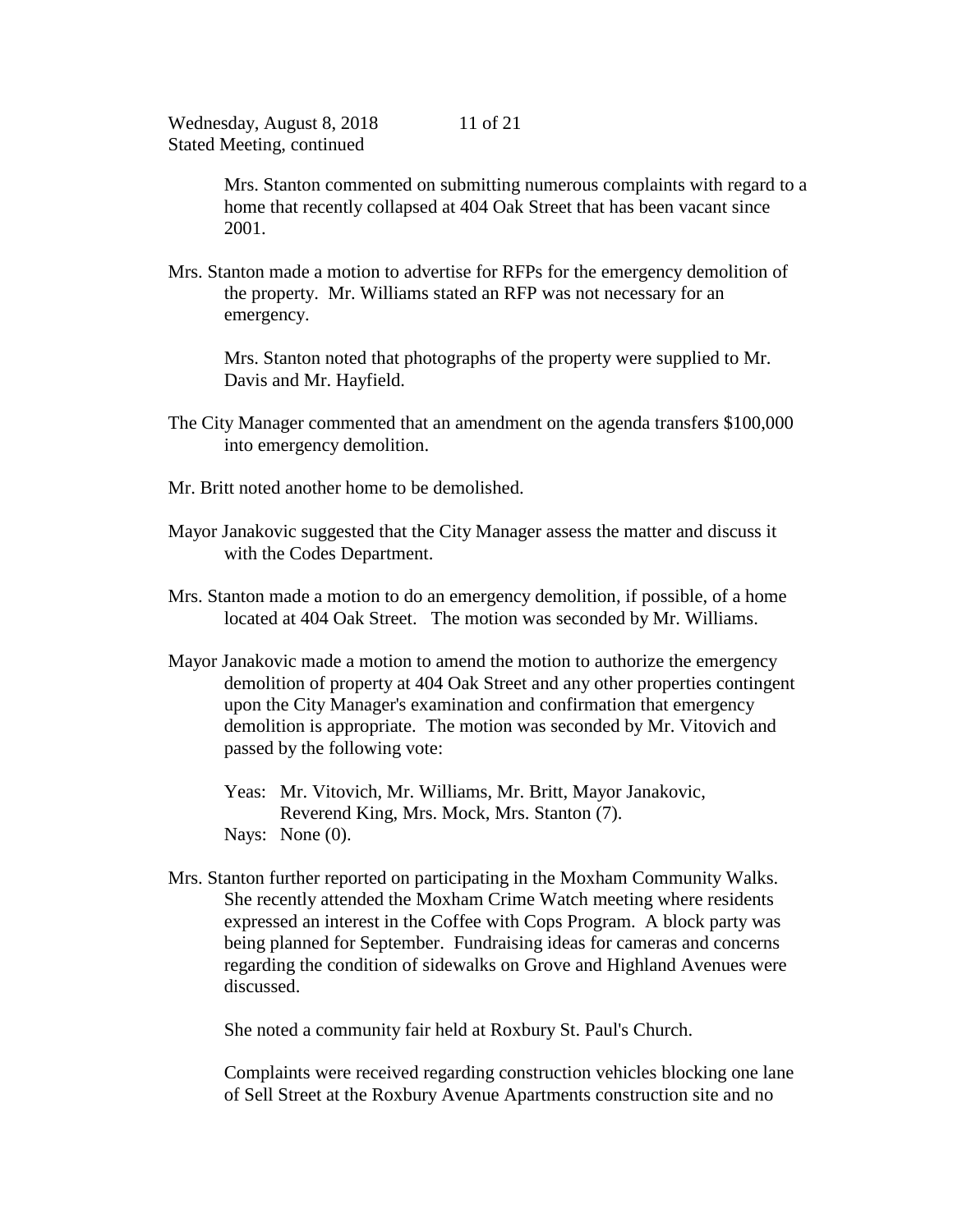> signage alerting drivers of the one-lane street, which Mrs. Stanton noted as a safety concern. She asked the City Manager to investigate the matter.

## ORDINANCES FOR FINAL READ

BILL NO. 23 OF 2018, AN ORDINANCE OF CITY COUNCIL FO THE CITY OF JOHNSTOWN, PENNSYLVANIA, AMENDING ORDINANCE 5245 PASSED FINALLY ON DECEMBER 13, 2017, AS AMENDED BY ORDINANCE 5250 PASSED FINALLY ON MARCH 15, 2018, AS AMENDED BY ORDINANCE 5253 PASSED FINALLY ON MAY 9, 2018, CITY OF JOHNSTOWN BUDGET TO AMEND THE 2018 BUDGET TO PROPERLY ALLOCATE REIMBURSEMENT FUNDS IN 2018 UDAG BUDGET.

- Mrs. Mock made a motion to approve the ordinance. The motion was seconded by Mr. Vitovich.
- Ms. Benjamin noted this ordinance would be reviewed and corrective action would be taken if necessary.
- Mrs. Stanton made a motion to table. The motion was seconded by Mr. Williams and passed by the following vote:
	- Yeas: Mr. Williams, Mr. Britt, Mayor Janakovic, Reverend King, Mrs. Mock, Mrs. Stanton, Mr. Vitovich (7). Nays: None (0).
- BILL NO. 3 OF 2018 AN ORDINANCE DIRECTING THE CAMBRIA COUNTY BOARD OF ELECTIONS TO PLACE ON THE NOVEMBER 2018 GENERAL ELECTION BALLOT FOR THE CITY OF JOHNSTOWN THE BALLOT REFERENDUM QUESTION FOR CONSIDERATION BY THE REGISTERED VOTERS OF THE CITY OF JOHNSTOWN WHICH IF RECEIVING A MAJORITY OF THE VOTES CAST ESTABLISHES A GOVERNMENTAL STUDY COMMISSION, AND FURTHER THE ELECTION OF SEVEN (7) GOVERNMENTAL STUDY COMMISSIONERS DURING THE NOVEMBER 2018 GENERAL ELECTION, PURSUANT TO THE COMMONWEALTH OF PENNSYLVANIA 53 Pa.C.S.CHAPTER 29 (HOME RULE), 30 (OPTIONAL PLANS) & 31 (OPTIONAL PLANS) HOME RULE CHARTER AND OPTIONAL PLANS LAW (Tabled 1-2-18).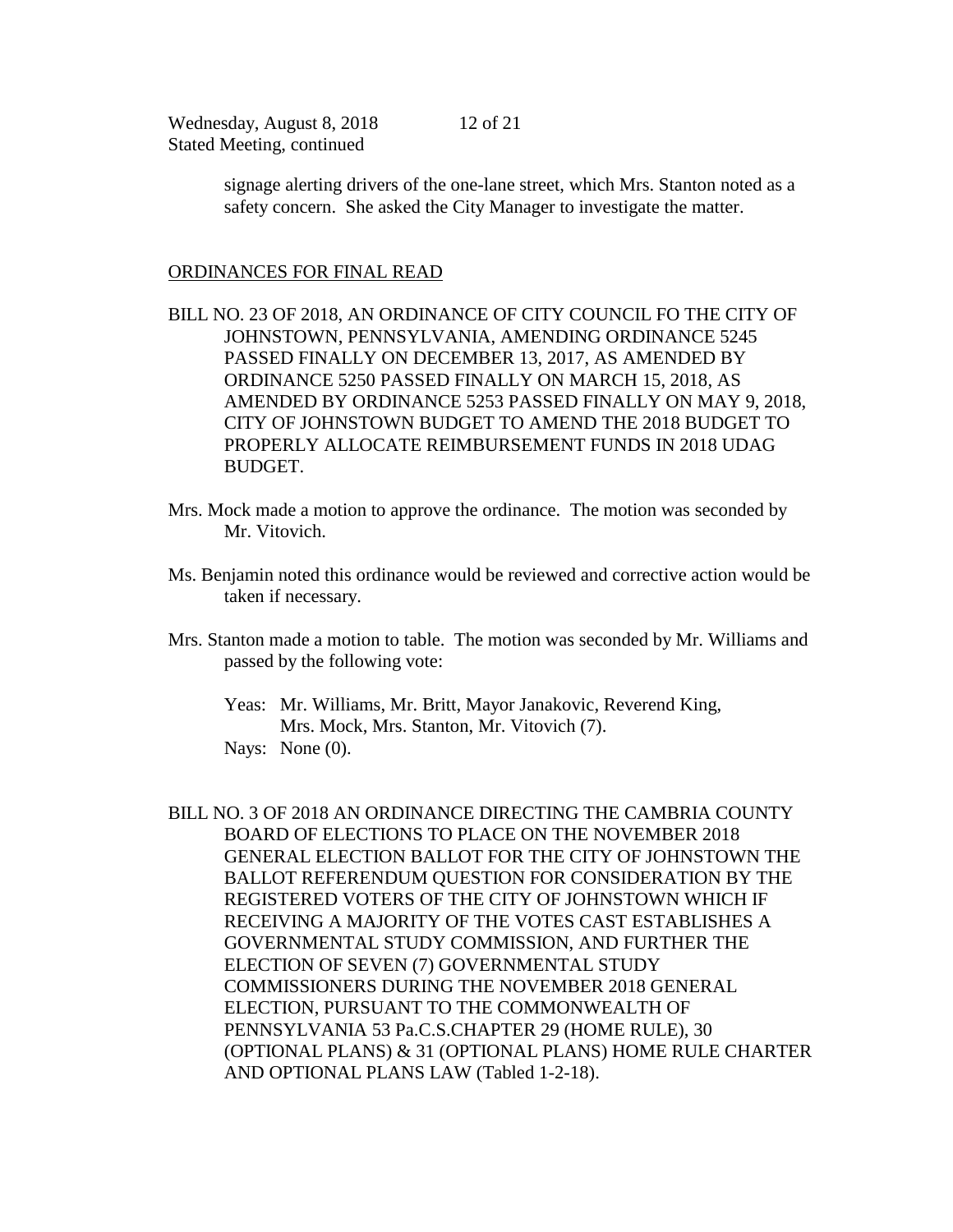13 of 21

- Mrs. Stanton made a motion to remove the ordinance from table. The motion was seconded by Mr. Williams and failed by the following vote:
	- Yeas: Mrs. Stanton, Mr. Williams (2).
	- Nays: Mr. Britt, Mayor Janakovic, Reverend King, Mrs. Mock, Mr. Vitovich  $(5)$ .
- BILL NO. 21 OF 2018, AN ORDINANCE FURTHER AMENDING ORDINANCE NO. 5152 PASSED FINALLY ON AUGUST 13, 2014 TITLED AN ORDINANCE OF THE CITY OF JOHNSTOWN, CAMBRIA COUNTY, PENNSYLVANIA, ADOPTING A SEWER USE ORDINANCE REQUIRING THE ELIMINATION OF OVERFLOWS AND FURTHER REQUIRING TELEVISED AND/OR PRESSURE TESTING OF ALL REAL PROPERTY WITHIN THE STRUCTURE LOCATED THEREON AND REMEDIATION OF ALL PRIVATE SIDE LATERAL LINES FAILING TO PASS SAID TESTS IN THE EVENT SANITARY FLOWS EXCEED DEP-SPECIFIED DESIGN CRITERIA FOLLOWING PHASE COMPLETION OF CITY SEWER CONSTRUCTION, TO NOW FURTHER AMEND TO DELETE SECTION 2 TITLED UNLAWFUL CONNECTIONS; AND SECTION 15 TITLED PENALTIES DUE TO LACK OF ENFORCEMENT AND/OR SELECTIVE ENFORCEMENT AS WAS THE PURPOSE AND INTENT OF ORDINANCE NO. 5152 WHEN PASSED FINALLY ON AUGUST 13, 2014 (Tabled June 13, 2018.)
- Mr. Williams made a motion to remove the ordinance from table. The motion was seconded by Mrs. Stanton and failed by the following vote:
	- Yeas: Mrs. Stanton, Mr. Williams (2).
	- Nays: Mayor Janakovic, Reverend King, Mrs. Mock, Mr. Vitovich, Mr. Britt (5).
- Mr. Williams reminded the City Manager that he is "charged with enforcing this ordinance as it stands now." Mrs. Stanton noted that currently there are approximately 2,000 people in violation.

## ORDINANCES FOR FIRST READ

1. AN ORDINANCE TO PARTIALLY VACATE POPPY ALLEY FROM 143 LORAINE STREET TOWARDS CROYLE STREET TO THE END OF POPPY ALLEY IN JOHNSTOWN, PENNSYLVANIA, AS A PUBLIC **THOROUGHFARE.**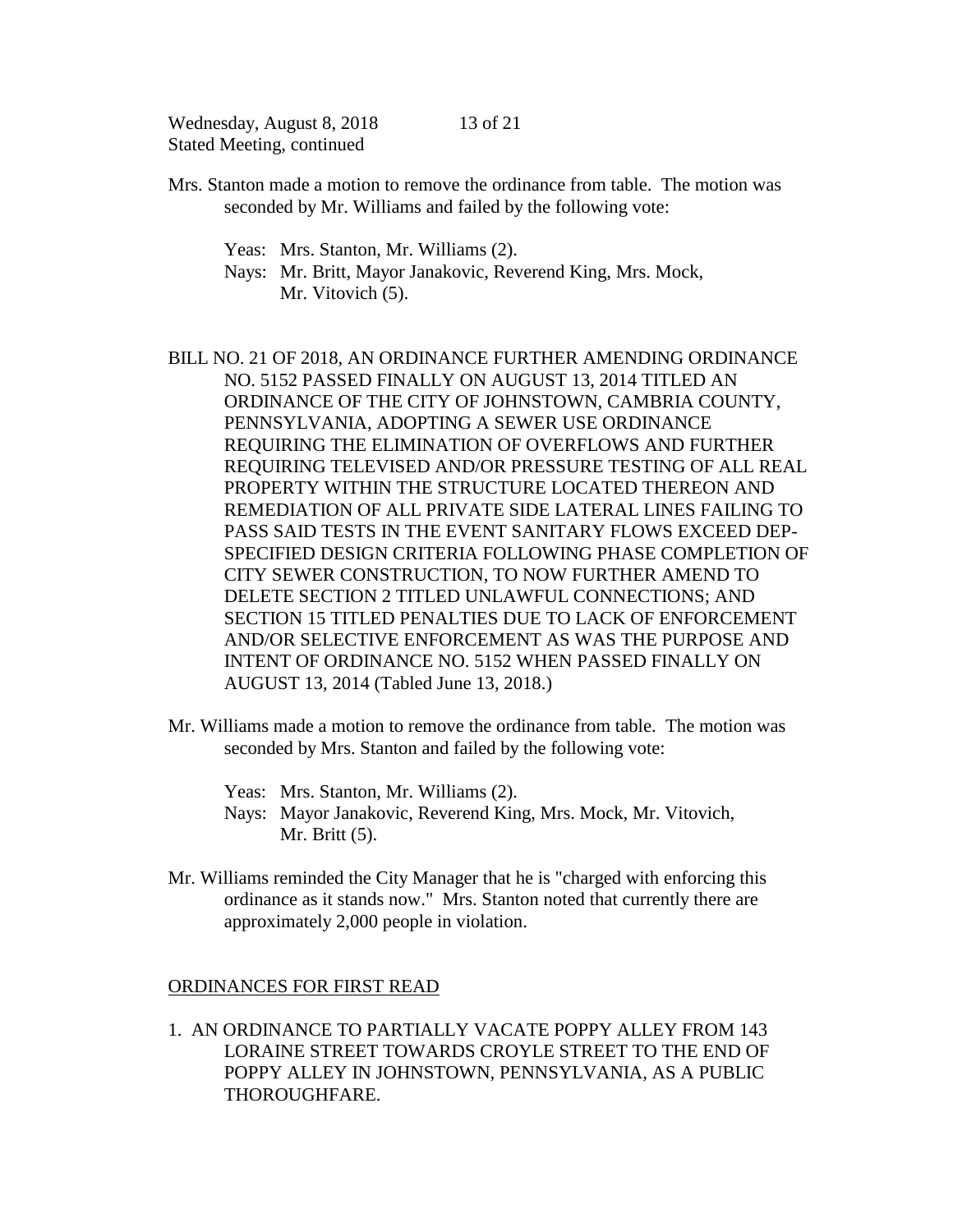- Mr. Vitovich made a motion to approve the ordinance. The motion was seconded by Mrs. Mock.
- Mrs. Stanton made a motion to table the ordinance, noting the petition had not been notarized. Ms. Benjamin explained, as this is the first read, that the petitioner can correct the petition between the time of the first read and final adoption. Mr. Williams suggested that the petitioner execute the document in front of the City Clerk or a notary.

The motion was seconded by Mr. Williams and passed by the following vote:

Yeas: Reverend King, Mrs. Stanton, Mr. Vitovich, Mr. Williams, Mr. Britt (5).

Nays: Mrs. Mock, Mayor Janakovic (2).

## RESOLUTIONS

## Resolution No. 10109

- A RESOLUTION OF THE CITY COUNCIL OF THE CITY OF JOHNSTOWN, CAMBRIA COUNTY, PENNSYLVANIA, AUTHORIZING THE CITY MANAGER TO SIGN A CONTRACT WITH LOCHER DEMOLITION & EXCAVATING, LLC. IN THE AMOUNT OF \$173,310.00 FOR CONTRACT #2018-07, CDBG STRUCTURE DEMOLITION PROGRAM TO DEMOLISH TWENTY-FIVE STRUCTURES THROUGHOUT THE CITY OF JOHNSTOWN (Updated 8/8/18).
- Mr. Vitovich made a motion to approve the resolution. The motion was seconded by Mrs. Mock.
- Mrs. Stanton suggested the matter be tabled pending further information. Ms. Benjamin noted that the list was incorrect and that there was an issue with the documents not being distributed to all of Council. Mr. Williams stated that missing is the account number from where the amount was being paid.
- Mrs. Stanton made a motion to table the resolution. The motion was seconded by Mr. Williams and failed by the following vote:
	- Yeas: Mrs. Stanton, Mr. Williams (2).
	- Nays: Mrs. Mock, Mr. Vitovich, Mr. Britt, Mayor Janakovic, Reverend King (5).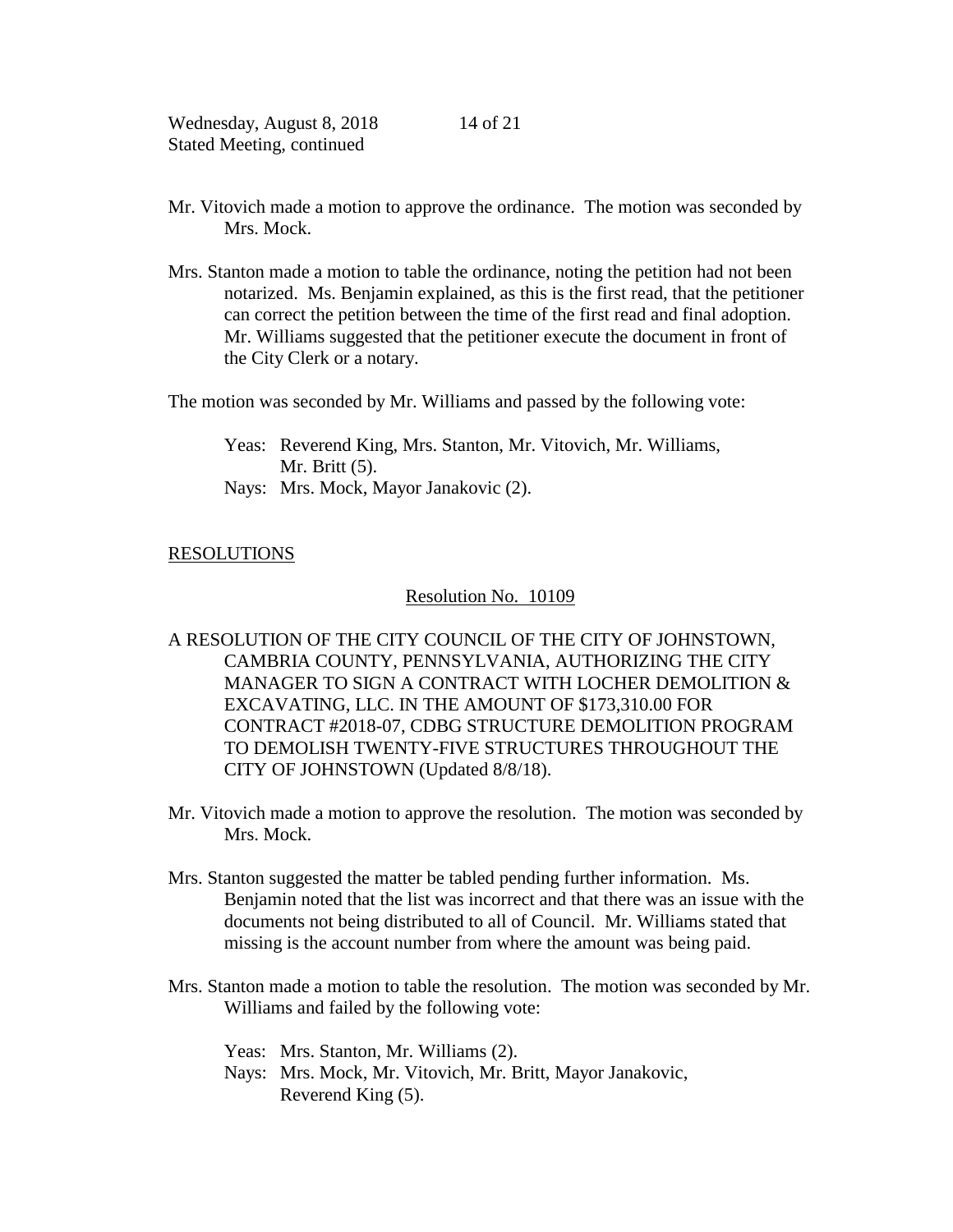There was further discussion regarding the matter. The City Manager stated the line item number is 046092929018 under Demolition Clearance, Grant Expenses, 2018, in the amount of \$200,000.

Mayor Janakovic made a motion to amend as read by the City Manager. The motion was seconded by Mrs. Mock and passed by the following vote:

Yeas: Mr. Vitovich, Mr. Britt, Mayor Janakovic, Reverend King, Mrs. Mock  $(5)$ .

Nays: Mrs. Stanton, Mr. Williams (2).

## Resolution No. 10110

# A RESOLUTION OF THE CITY COUNCIL OF THE CITY OF JOHNSTOWN, CAMBRIA COUNTY, PENNSYLVANIA, AUTHORIZING THE CITY MANAGER TO SIGN DOCUMENTS TO ACCEPT 2018 GRANT FUNDING AWARD FROM THE SOUTHERN ALLEGHENIES PLANNING AND DEVELOPMENT COMMISSION (SAP&DC) ON BEHALF OF THE COMMONWEALTH OF PENNSYLVANIA.

Mrs. Mock made a motion to approve the resolution. The motion was seconded by Mr. Vitovich.

Reverend King requested clarification of the resolution.

The motion passed by the following vote:

Yeas: Mr. Vitovich, Mr. Britt, Mayor Janakovic, Reverend King, Mrs. Mock, Mrs. Stanton (6). Nays: Mr. Williams (1).

## Resolution No. 10111

A RESOLUTION OF THE CITY COUNCIL OF THE CITY OF JOHNSTOWN, CAMBRIA COUNTY, PENNSYLVANIA, AUTHORIZING THE CITY MANAGER TO SIGN ALL DOCUMENTS NECESSARY TO EXECUTE, CLOSE AND COMPLETE A PENNVEST FUNDING OFFER IN THE AMOUNT OF A GRANT OF \$6,993,440 AND A LOAN OF \$3,906,560 AS WELL AS TO PROCEED WITH BIDDING AND EXECUTE ALL NECESSARY BIDDING DOCUMENTS TO AWARD CONTRACTS FOR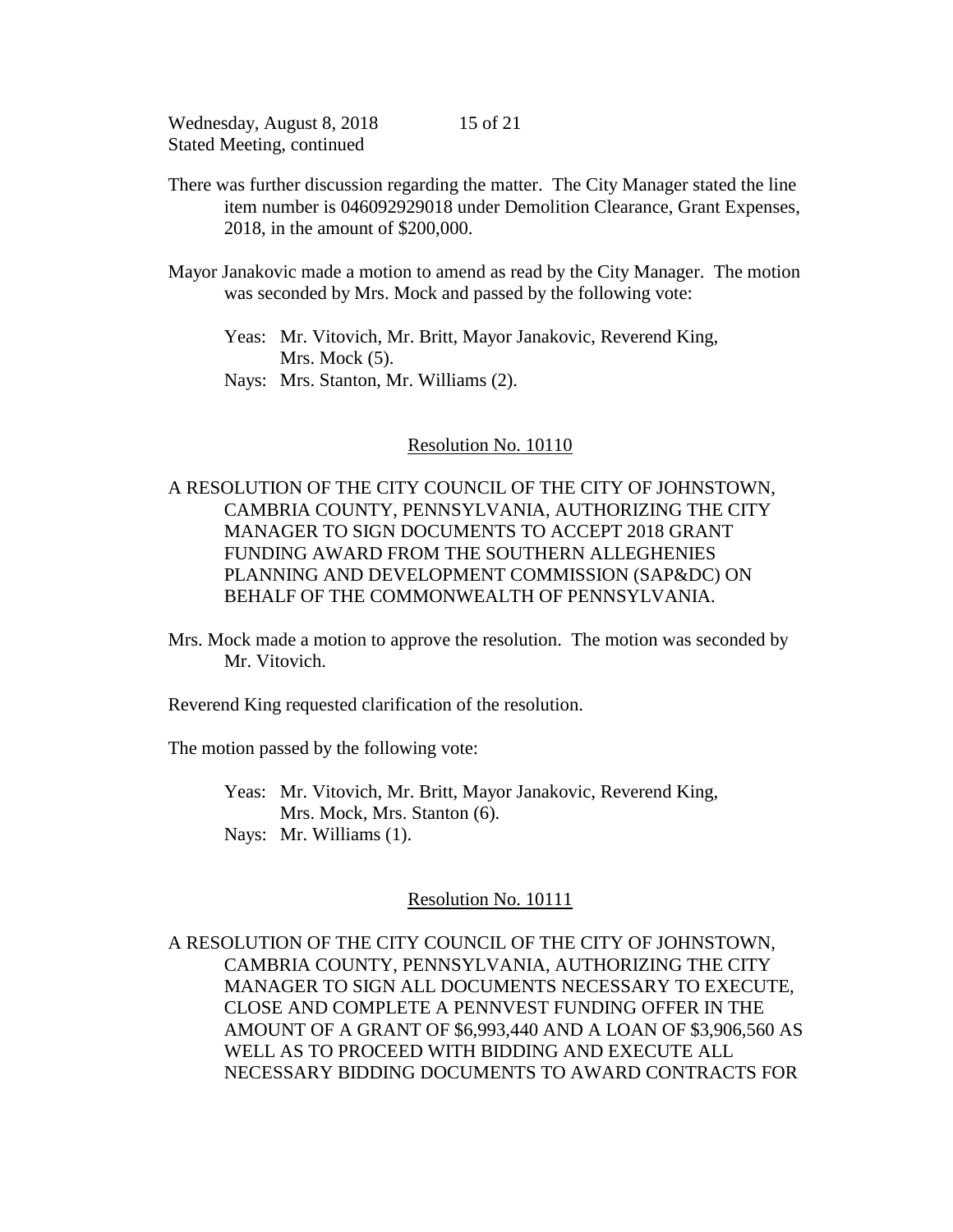## THE IMPROVEMENTS TO THE INNER CITY SEWER SYSTEM IN THE KERNVILLE AREA OF THE CITY OF JOHNSTOWN.

Mr. Vitovich made a motion to approve the resolution. The motion was seconded by Mr. Britt and passed by the following vote:

Yeas: Mr. Britt, Mayor Janakovic, Reverend King, Mrs. Mock, Mr. Vitovich  $(5)$ . Nays: Mr. Williams, Mrs. Stanton (2).

## Resolution No.

# A RESOLUTION OF CITY COUNCIL OF THE CITY OF JOHNSTOWN, PENNSYLVANIA, AUTHORIZING THE CITY MANAGER TO SIGN ALL DOCUMENTS NECESSARY TO EXECUTE AN AGREEMENT WITH LIBERONI, INC. AWARDING CONTRACT 2018-04 FOR THE CONSTRUCTION OF THE BROAD STREET INTERCEPTOR LATERAL REHABILITATION PROJECT.

- Mr. Vitovich made a motion to approve the resolution. The motion was seconded by Mrs. Mock.
- Mrs. Stanton made a motion to table. She commented that there was no supporting documentation and no contract attached. The motion was seconded by Mr. Williams.
- Ms. Benjamin explained an update was provided on the resolution.
- Mr. Britt voted yes in error and was requested to take back his vote. Ms. Benjamin explained that votes had been taken back in the past.
- The motion failed by the following vote:

Yeas: Mr. Britt, Mrs. Stanton, Mr. Williams (3). Nays: Mayor Janakovic, Reverend King, Mrs. Mock, Mr. Vitovich (4).

- Mr. Williams stated a resolution cannot be presented and voted on at the same meeting.
- Ms. Benjamin discussed as previously mentioned in her Solicitor's Report that there were some amendments and resolution updates that were then amended to the current resolution. However, she initially felt Council was discussing the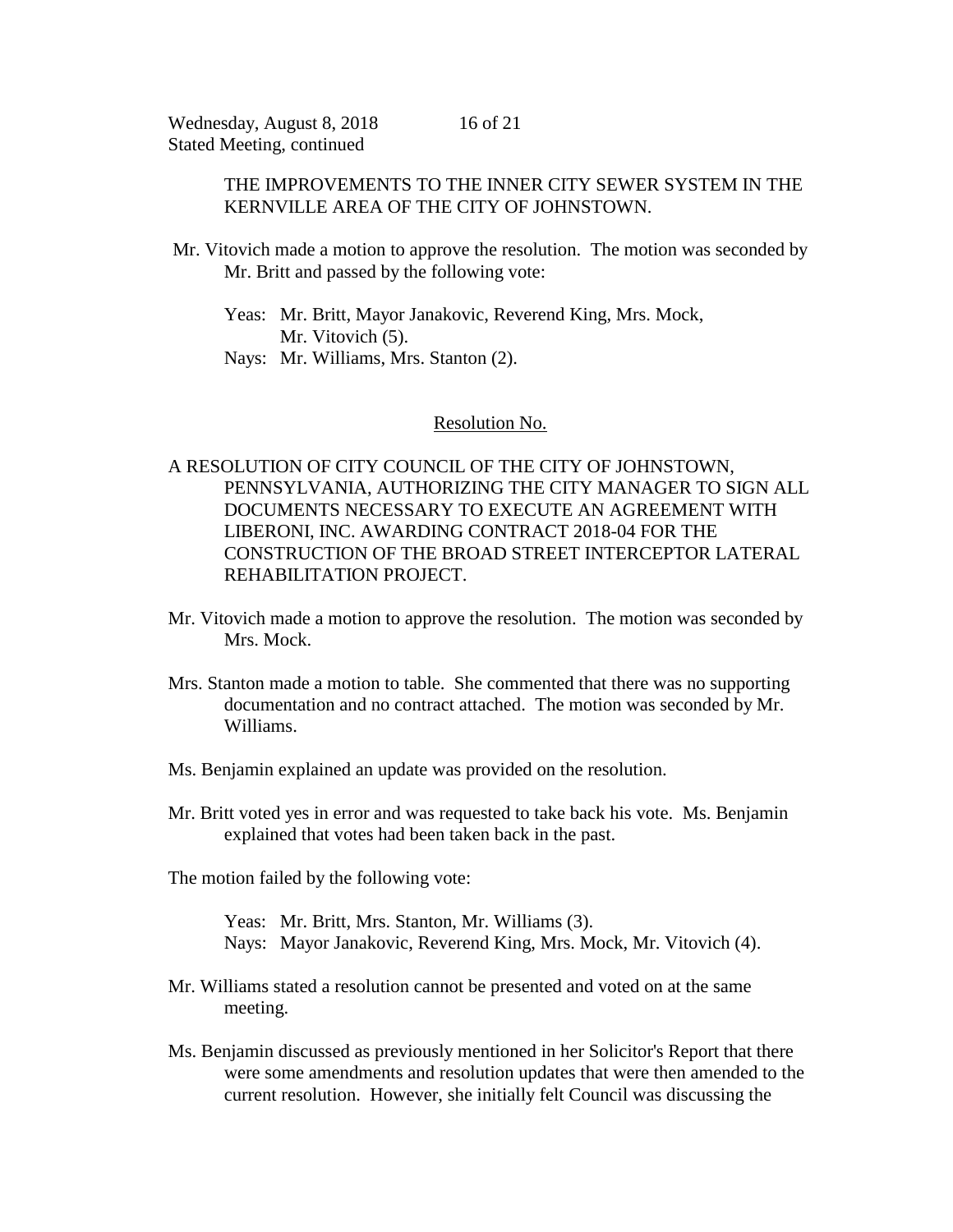> funding offer on the PennVEST. This resolution is regarding the A. Liberoni contract with attached bidding information, and that is not included.

Mayor Janakovic made a motion to withdraw and resubmit the resolution at the next meeting. The motion was seconded by Mrs. Mock.

Ms. Benjamin suggested further discussion of the matter.

The motion passed by the following vote:

Yeas: Mayor Janakovic, Reverend King, Mrs. Mock, Mrs. Stanton, Mr. Vitovich, Mr. Britt (6). Nays: Mr. Williams (1).

Mr. Williams exited the meeting at this time.

## Resolution No. 10112

# A RESOLUTION OF THE CITY COUNCIL OF THE CITY OF JOHNSTOWN ACCEPTING THE CODIFICATION OF ORDINANCES UPDATED FOR THE PERIOD OF JANUARY 2017 THROUGH DECEMBER 2017

Mrs. Mock made a motion to approve the resolution. The motion was seconded by Reverend King and passed by the following vote:

Yeas: Reverend King, Mrs. Mock, Mrs. Stanton, Mr. Vitovich, Mr. Britt, Mayor Janakovic (6).

Nays: None  $(0)$ .

## Resolution No. 10113

# A RESOLUTION OF THE CITY OF JOHNSTOWN, PENNSYLVANIA, SUPPORTING A PETITION TO THE PENNSYLVANIA LIQUOR CONTROL BOARD (BOARDS) BY THE OWNER OF THE PROPERTY KNOWN AS 80 BRIDGE STREET FOR THE EXEMPTION TO THE CITY OF JOHNSTOWN'S NOISE ORDINANCE FOR THE BOARD'S REGULATIONS.

Mrs. Mock made a motion to approve the resolution. The motion was seconded by Mr. Vitovich.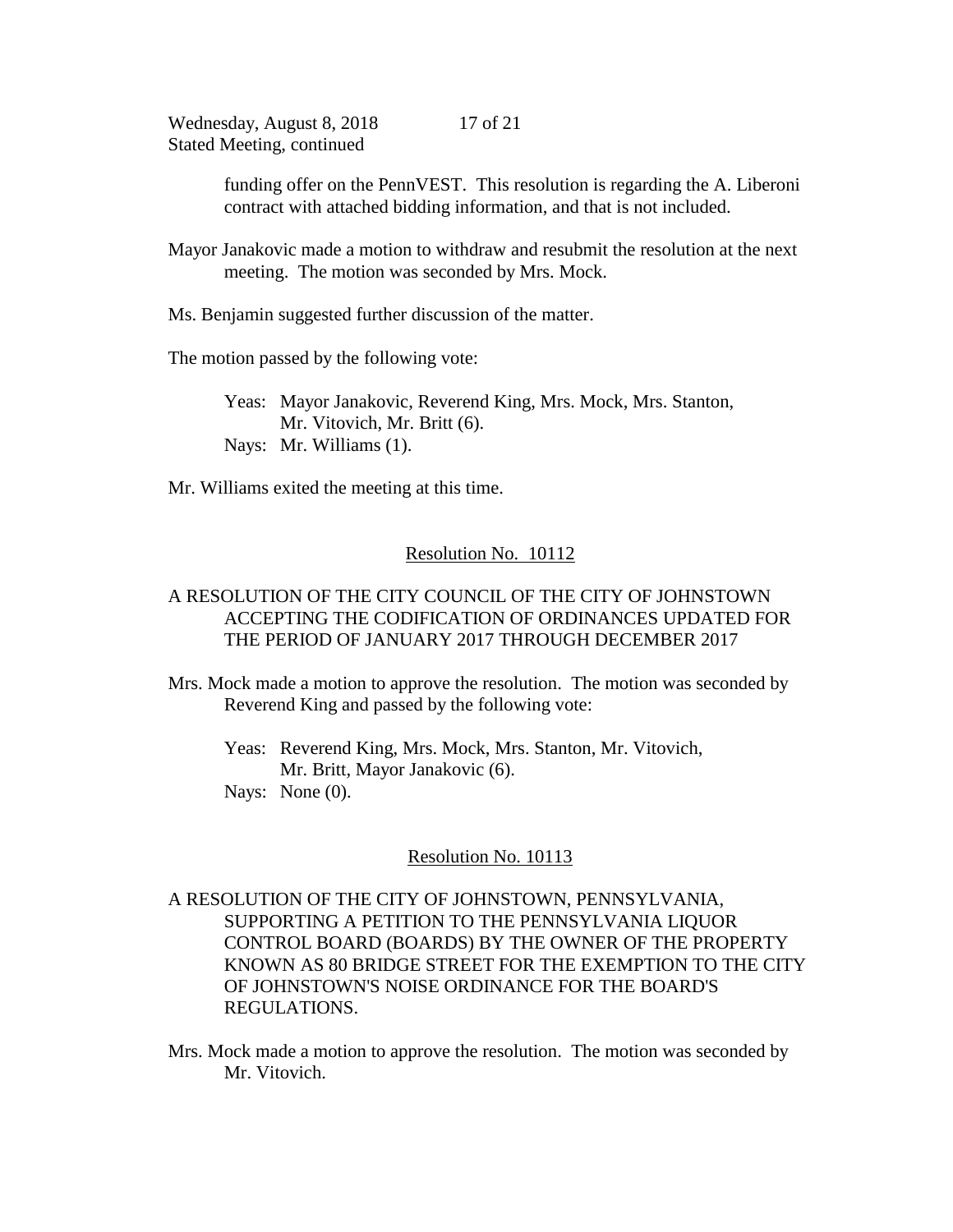Ms. Benjamin explained that typically when this type of resolution is presented, the City's municipal ordinance is substituted over the PLCB regulations, and that that permits an exemption.

18 of 21

- Mr. Vitovich noted his attendance at a similar PLCB public hearing and commented that the hearing would be lengthy and many residents may voice their concerns. Afterwards, the PLCB will make a determination.
- Ms. Benjamin suggested the motion be amended to replace the words, quote, exemption to, end quote, with the words, quote, substitution of, end quote, in the title paragraph and the fourth clause of the resolution. The resolution would read as follows:
- A RESOLUTION OF THE CITY OF JOHNSTOWN, PENNSYLVANIA, SUPPORTING A PETITION TO THE PENNSYLVANIA LIQUOR CONTROL BOARD (BOARD'S) BY THE OWNER OF THE PROPERTY KNOWN AS 80 BRIDGE STREET FOR THE SUBSTITUTION OF THE CITY OF JOHNSTOWN'S NOISE ORDINANCE FOR THE BOARD'S REGULATIONS.
- Mrs. Mock made a motion to approve the amended resolution. The motion was seconded by Mr. Vitovich and passed by the following vote:

Yeas: Mrs. Mock, Mr. Vitovich, Mr. Britt, Mayor Janakovic, Reverend King (5). Nays: None  $(0)$ . Present: Mrs. Stanton (1).

## Resolution No. 10114

- A RESOLUTION OF THE CITY COUNCIL OF THE CITY OF JOHNSTOWN, PENNSYLVANIA, ACCEPTING AND ACKNOWLEDGING THE FIVE (5) YEAR CAPITAL PROGRAM SUBMITTED BY THE CITY MANAGER TO THE CITY COUNCIL ON AUGUST 1, 2018.
- Mrs. Mock made a motion to approve the resolution. The motion was seconded by Mr. Vitovich.

There was further discussion regarding the resolution.

Ms. Benjamin suggested the motion be amended to attach the capital plan.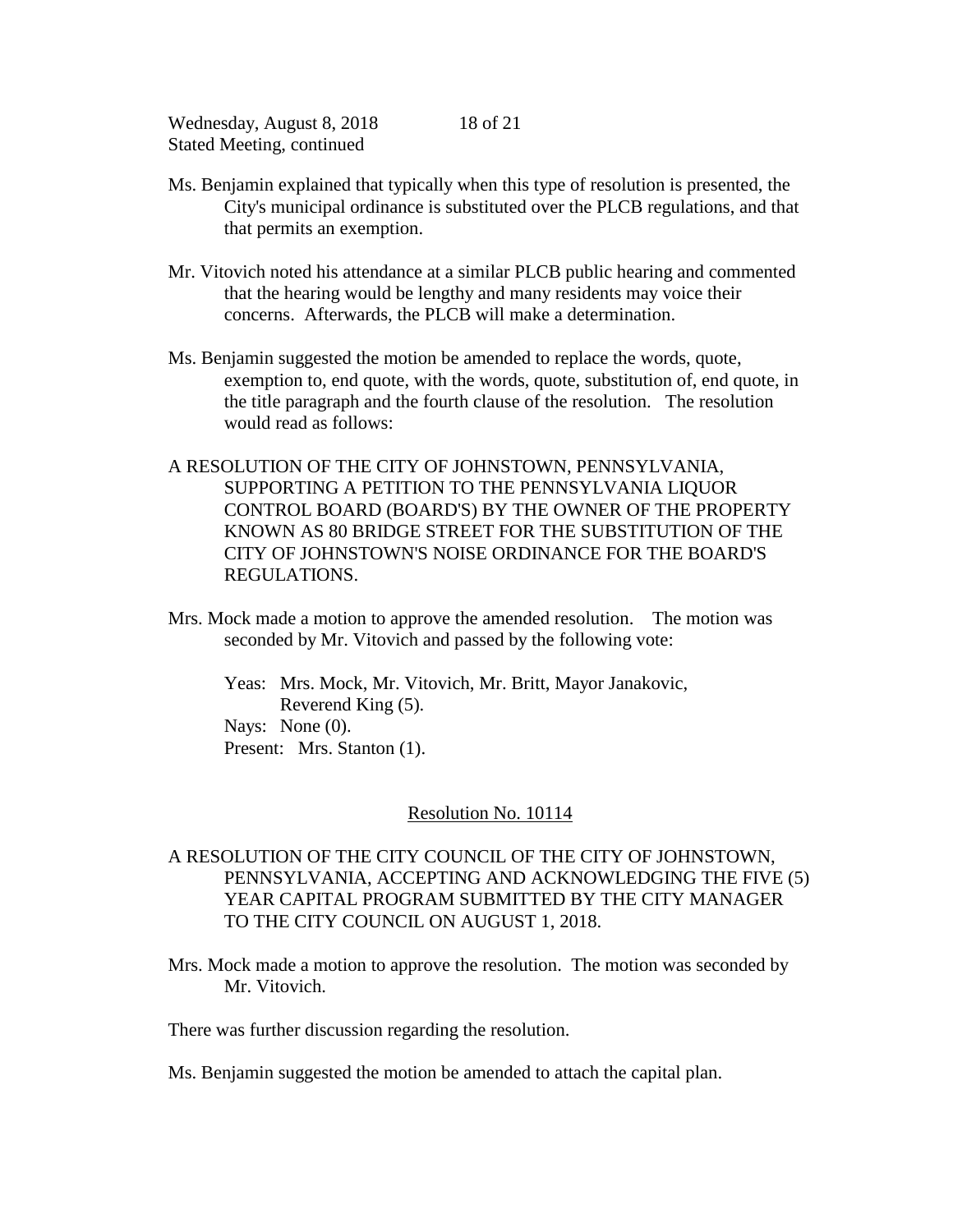19 of 21

The motion to approve the resolution as amended passed by the following vote:

Yeas: Mr. Britt, Mayor Janakovic, Reverend King, Mrs. Mock, Mr. Vitovich (5). Nays: Mrs. Stanton (1).

## Resolution No. 10115

# A RESOLUTION OF THE CITY COUNCIL OF THE CITY OF JOHNSTOWN, PENNSYLVANIA, AUTHORIZING AND DIRECTING THE CITY PLANNING COMMISSION TO DEVELOP AND SUBMIT A COMPREHENSIVE PLAN FOR THE CITY.

Mr. Vitovich made a motion to approve the resolution. The motion was seconded by Reverend King.

There was further discussion regarding the resolution.

Mayor Janakovic made a motion to amend to read as follows:

# A RESOLUTION OF THE CITY COUNCIL OF THE CITY OF JOHNSTOWN, PENNSYLVANIA, AUTHORIZING AND DIRECTING THE LEAD AGENCY TO COORDINATE THE DEVELOPMENT AND SUBMISSION OF A COMPREHENSIVE PLAN FOR THE CITY.

- The motion to approve the resolution as amended was seconded by Mr. Britt and passed by the following vote:
	- Yeas: Mayor Janakovic, Reverend King, Mrs. Mock, Mr. Vitovich, Mr. Britt (5). Nays: Mrs. Stanton (1).
- The City Manager indicated that DCED grant fund money in the amount of \$25,000 was available for the comprehensive plan.

## MOTIONS

None.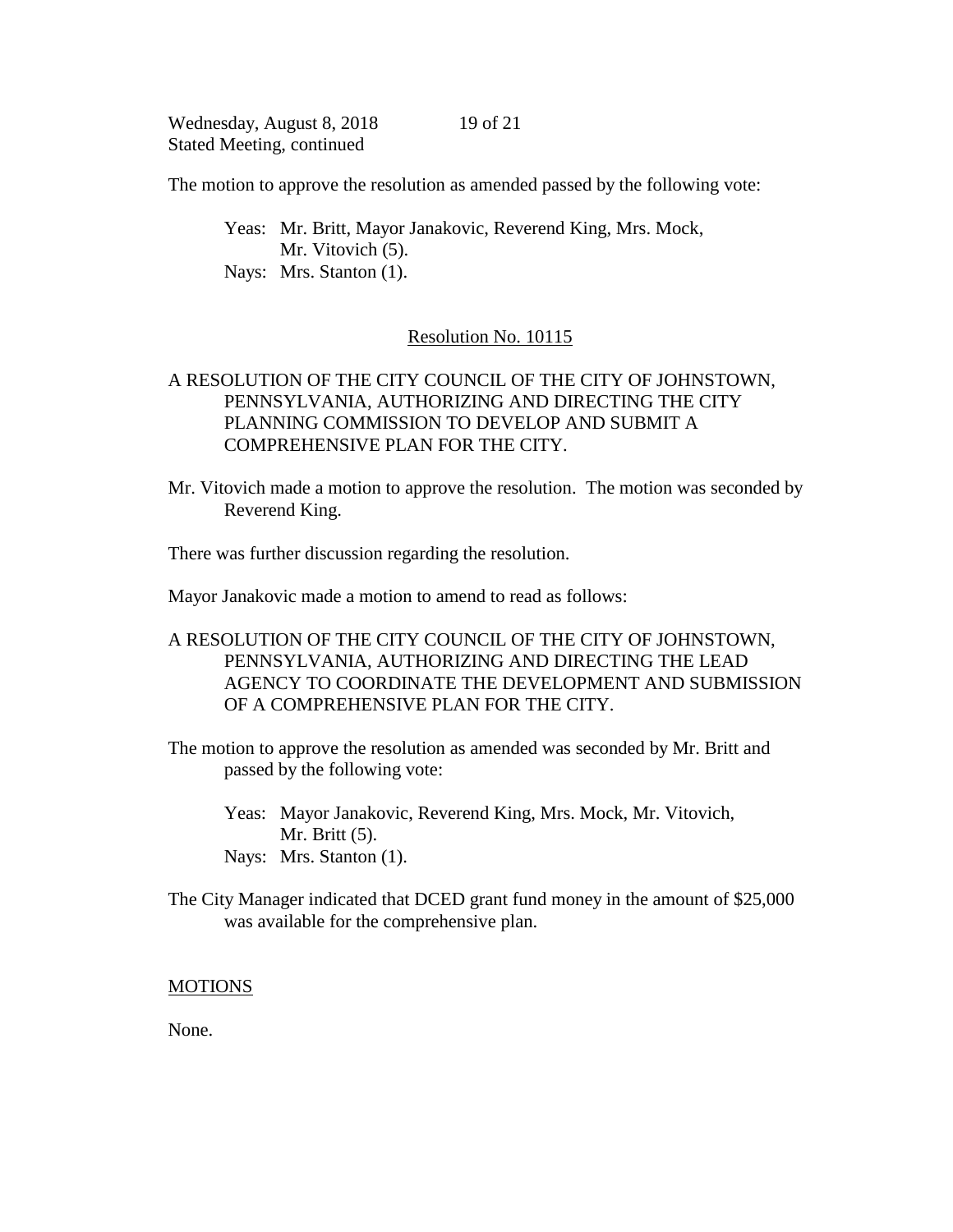#### NEW BUSINESS

#### Johnstown Housing Authority Appointment

- Mr. Vitovich made a motion to nominate John Slezak. The motion was seconded by Mrs. Mock.
- Mrs. Stanton made a motion to nominate Lindy Yutzy. There was no second to the motion.
- Mrs. Mock requested that Mr. Britt and Reverend King be given a calendar of appointments and expiration dates.
- Mr. Vitovich called for the question.

John Slezak: Mrs. Mock, Mr. Vitovich, Mayor Janakovic (3)

Lindy Yutzy: Mrs. Stanton (1).

- Abstentions: Reverend King, Mr. Britt (2). Both abstentions were due to lack of information.
- Ms. Benjamin explained that the appointments did not pass as two members of Council abstained from voting. She will confirm that information in the Charter.

#### OLD BUSINESS

Mrs. Stanton discussed the locations, dates and times of Kernville meetings. Reverend King stated the next meeting was August 16, 2018, 5:30 p.m. at the old Mennonite Church on Somerset Street. She stated all were welcome to attend.

Mrs. Stanton asked if there was any objection to someone recording the meetings. Reverend King stated she is a resident of Kernville where resident meetings are held, and she has rented the church as the meeting location. She noted that the residents have certain things that they do not want to occur at the meetings. There was further discussion to clarify the matter.